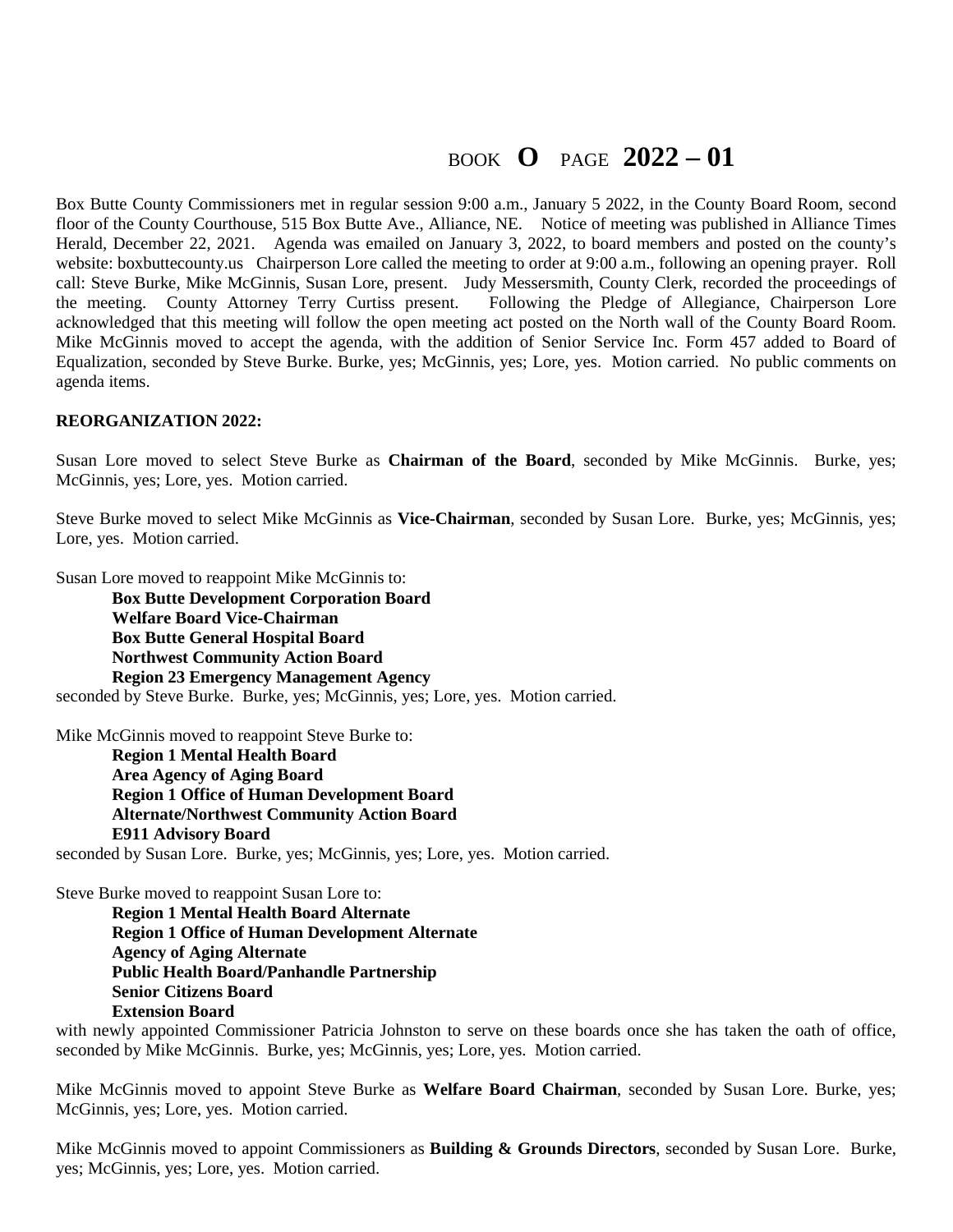

## BOOK **O** PAGE **2022 – 01**

Mike McGinnis moved to appoint Barbara Keegan as **Road Superintendent**, seconded by Susan Lore. Burke, yes; McGinnis, yes; Lore, yes. Motion carried.

Mike McGinnis moved to appoint Mike Johnson as **Zoning Administrator**, seconded by Susan Lore. Burke, yes; McGinnis, yes; Lore, yes. Motion carried.

Mike McGinnis moved to appoint Scott Bosse' as **County Surveyor** as needed, seconded by Susan Lore. Burke, yes; McGinnis, yes; Lore, yes. Motion carried.

Mike McGinnis moved to appoint Dennis Laughlin as **Veteran's Service Officer**, seconded by Susan Lore. Burke, yes; McGinnis, yes; Lore, yes. Motion carried.

Steve Burke moved to appoint Brett Lauder as **Weed Superintendent** subject to certification and contract approval, seconded by Mike McGinnis. Burke, yes; McGinnis, yes; Lore, yes. Motion carried.

Susan Lore moved to designate the following banks as depositories:

 Bank of the West (Alliance Branch) Wells Fargo Bank NPAIT fnbo Farmers State Bank (Alliance & Hemingford Branches) Sandhills State Bank Meridian Trust Federal Credit Union (formerly Western Heritage Federal CU)(Veterans Office) seconded by Mike McGinnis. Burke, yes; McGinnis, yes; Lore, yes. Motion carried.

Steve Burke moved to designate **Alliance Times Herald and The Ledger** as county newspapers, seconded by Mike McGinnis. Burke, yes; McGinnis, yes; Lore, yes. Motion carried.

Mike McGinnis moved to designate the **county website (www.boxbuttecounty.us)** as official county website, seconded by Susan Lore. Burke, yes; McGinnis, yes; Lore, yes. Motion carried.

Motion by Mike McGinnis, seconded by Susan Lore to set 2022 regular board meetings: First meeting on 1<sup>st</sup> Wednesday of each month, with the exception in the month of June with the first meeting to be held June 6, 2022; and second meeting to be held on the 3<sup>rd</sup> Monday. Or the day after or before in case of a holiday. Beginning at 9:00 a.m. Burke, yes; McGinnis, yes; Lore, yes. Motion carried.

Mike McGinnis moved to set the 2022 holidays, seconded by Susan Lore. Burke, yes; McGinnis, yes; Lore, yes. Motion carried.

### **HOLIDAYS IN 2022**

- 1. New Years Day January 1, 2022 (observed 12/31/2021) 2. Martin Luther King January 17, 2022
- 
- 3. President's Day February 21, 2022
- 4. Arbor Day April 29, 2022
- 5. Memorial Day May 30, 2022
- 6. Juneteenth June 20, 2022
- 7. Independence Day July 4, 2022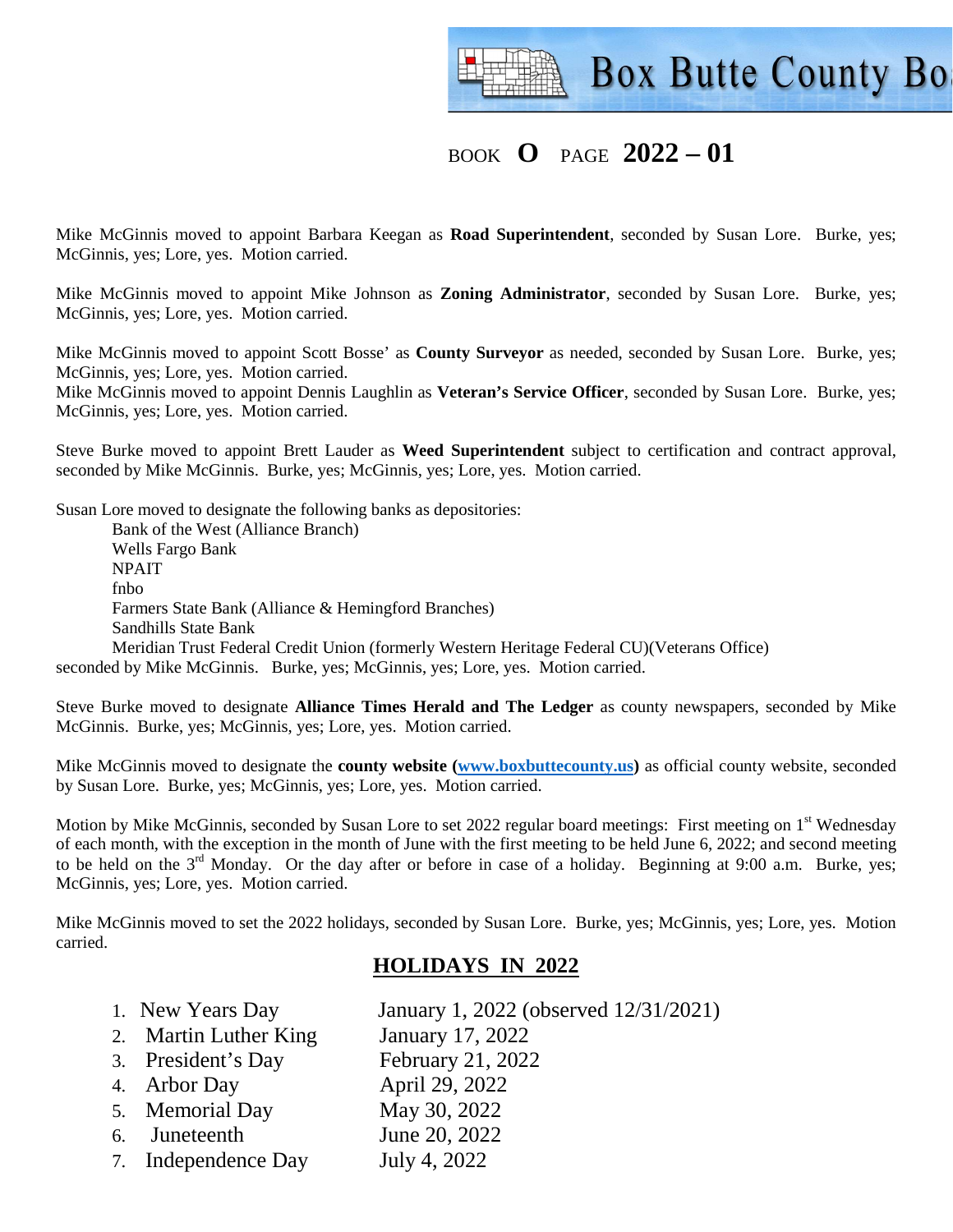# **Box Butte County Bo**

## BOOK **O** PAGE **2022 – 01**

8. Labor Day September 5, 2022 9. Columbus Day October 10, 2022 10. Veteran's Day November 11, 2022 11. Thanksgiving November 24, 2022 12. Day after Thanksgiving November 25, 2022 13. Christmas December 26, 2022

Susan Lore moved to open BOARD OF EQUALIZATION at 9:20 a.m., seconded by Steve Burke. Lore, yes; McGinnis, yes; Burke, yes. Motion carried. Mike McGinnis moved to sign the \$414.90 refund claim to Harriet Neal for adjusted 2019 homestead exemption, seconded by Susan Lore. Lore, yes; McGinnis, yes; Burke, yes. Motion carried. Mike McGinnis moved to approve and allow Chairman Burke to sign application for exemption forms 457 for Senior Services, Inc., Sisters of St. Francis, Holy Rosary Catholic Church, Human Services Inc., and Iglesia Bethel, seconded by Susan Lore. Burke, yes; McGinnis, yes; Lore, yes. Motion carried. Mike McGinnis moved to close BOARD OF EQUALIZATION at 9:27 a.m., seconded by Susan Lore. Burke, yes; McGinnis, yes; Lore, yes. Motion carried.

Mike McGinnis moved to accept December 20, 2021 minutes as written, seconded by Susan Lore. Burke, yes; McGinnis, yes; Lore, yes. Motion carried.

Steve Burke moved to accept and sign Clerk of District Court and County Clerk/Register of Deeds monthly reports, seconded by Mike McGinnis. Burke, yes; McGinnis, yes; Lore, yes. Motion carried.

No board reports were presented and correspondence included Mobius Communication representatives Joni Jespersen and Tanya Mayer thanking Susan Lore and the County for their support over the years, in order for broadband to be extended in rural parts of the county. Other correspondence from the University of Nebraska Extension informing the county of base salary increase for employed extension assistants, stating this will be the county's financial obligation beginning July 1, 2022.

At 9:43 a.m., Mike McGinnis moved to enter into closed session which could result in possible litigation and to prevent the possible injury to the reputation of a business, seconded by Susan Lore. Lore, yes; McGinnis, yes; Burke, yes. Motion carried. Those attending closed session were Commissioners Lore, McGinnis and Burke; County Attorney Curtiss; Bruce Furniture Manager Ron Hauck and Patricia Johnston.

Susan Lore moved to come out of closed session at 10:17 a.m. that had been called for possible litigation and to prevent possible injury to the reputation of a business, seconded by Mike McGinnis. Lore, yes; McGinnis, yes; Burke, yes. Motion carried. No action taken.

At 10:20 a.m., Susan Lore moved to enter into closed session for a performance evaluation and to prevent needless injury to the reputation of an individual, seconded by Mike McGinnis. Lore, yes; McGinnis, yes; Burke, yes. Motion carried. Those attending closed session were Commissioners Lore, McGinnis, and Burke; County Attorney Curtiss; Cody Renkoski and Patricia Johnston. Steve Burke moved to close the closed session at 10:34 a.m. that had been called for performance evaluation and to prevent needless injury to the reputation of an individual, seconded by Mike McGinnis. Lore, yes; McGinnis, yes; Burke, yes. Motion carried. No action taken.

Congressman Adrian Smith's staff member Val Jansante was present to provide federal and state updates. Following meeting with the Commissioners Mr. Jansante hosted a mobile office on the 1<sup>st</sup> floor of the Courthouse. No action taken.

Steve Burke moved to approve and sign monthly payroll/claims as presented, seconded by Susan Lore. Lore, yes; McGinnis, yes; Burke, yes. Motion carried. **GENERAL:** Net payroll 136,604.63; AFLAC 2,613.57; Ameritas Life Insurance Corp 523.98; Bank of the West 44,226.55; Box Butte County Treasurer 96,876.00; Division of Child Support 250.00; Family Support Registry 25.00; Lincoln National Life Insurance 226.74; MASA Global Building 114.00;